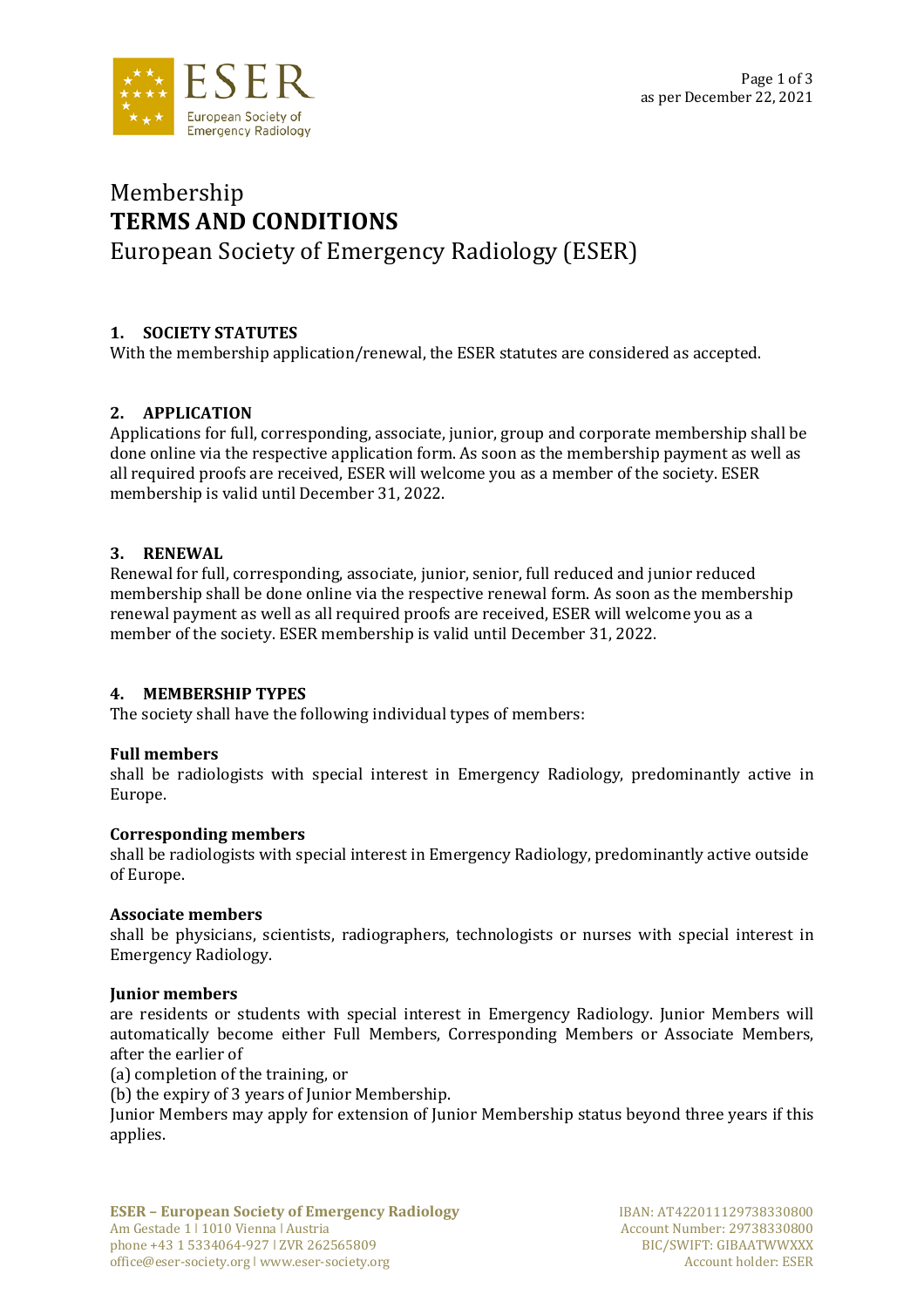

### **Group members**

are the European National Emergency Radiology Societies. These national societies shall submit the list of their individual members willing to join the society upon request by the ESER membership committee. The individual members of the national societies shall have equal rights and duties such as other full, corresponding, associate or junior members of the ESER. Each Full Group Member shall collectively pay the member fees for their individual members. The amount shall be determined upon individual consideration by the Executive Committee.

#### **Corporate members**

Are corporations or other organisations, including commercial enterprises, irrespective of their place of incorporation or headquarters, Corporate Members shall nominate one representative who will act as contact person for all membership related correspondence and who may participate in the General Assembly.

#### **5. TERMINATION**

Membership shall terminate through death – in the case of legal persons through loss of legal personality or bankruptcy - as well as through voluntary written resignation, cancellation or expulsion.

#### **Voluntary resignation**

shall only be possible effective with the end of a calendar year. Voluntary resignation has to be notified to the Secretary in writing at least one month prior to the end of the calendar year. In case of late notification, it shall become effective only at the next withdrawal date.

#### **Cancellation of membership**

will be effected by the Executive Committee if a member is in arrears with the payment of membership fees for more than six months despite two reminders. Cancellation of membership does not remove the obligation to pay the outstanding membership fees.

#### **The expulsion of a member**

from the Society may be decided by the Executive Committee on the grounds of serious breach of the duties of a member or on the grounds of dishonorable behavior. Appeal to the General Assembly against exclusion shall be possible within two weeks after receipt of the written notification of expulsion. The membership rights and duties shall be suspended until a decision is taken by the General Assembly.

#### **6. RIGHTS AND DUTIES**

Members shall be entitled to attend the respective meetings of the society and to make appropriate use of its facilities. Only members in good standing, having paid their membership fees, as well as honorary members shall have admission to attend the General Assembly. All members in good standing having paid their membership fees and honorary members shall have the right to vote in the General Assembly. Only full members in good standing having paid their membership fees and all arrears shall be entitled to stand for office.

All members shall be obliged to further the interests of the society to the best of their abilities and to refrain from any action, which might harm the reputation or the purpose of the society. Members shall observe the statutes of the society and the resolutions of its organs.